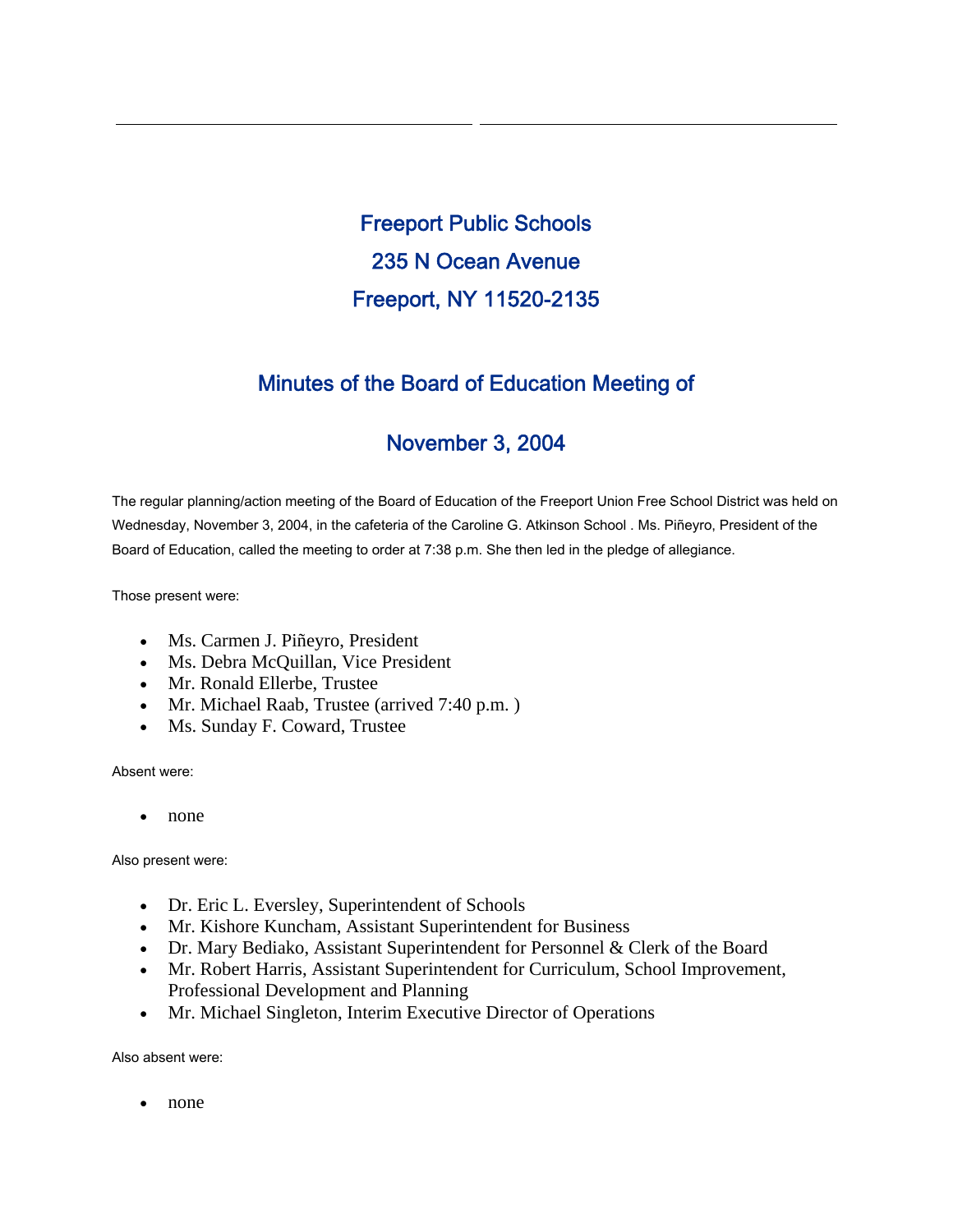The number of people in the audience at the opening of the meeting was 25.

#### Superintendent's Report

Dr. Eversley, Superintendent of Schools, recognized Ms. Paula Lein, Principal of Archer Street School, for her "Book of the Month Club" at Archer Street School.

Dr. Eversley then discussed the Field Trip/Foreign Travel - Policy and Administrative Procedures. He informed everyone that the High School Select Chorale has an opportunity to travel and perform in London and Birmingham England during February, 2005.

On the issue of Naming of Facilities, Dr. Eversley reported that it had been referred to the Board of Education Policy Committee.

The Superintendent then informed the Board that the issue of a Dress Code for Students was referred to the Board of Education Outreach Committee and they would be meeting on November 16, 2004.

### Questions from the Public

The public was then given the opportunity to address the Board of Education. Each speaker was allowed to address the Board for six minutes on the items for action on the agenda. The Board and administration addressed the comments from the public.

### Items for Action

## Approval of CSE and PSE Meetings

Ms. McQuillan offered the following resolution for adoption:

BE IT RESOLVED that the Board of Education hereby accepts the minutes of the meetings of the committees on special education and preschool special education for the following dates:

September 27, 2004; October 1, 2004; October 8, 2004; October 14, 2004; October 21, 2004.

The motion was seconded by Mr. Raab and unanimously carried: Coward, Ellerbe, McQuillan, Piñeyro and Raab.

## Resolution for Overnight Field Trip/International Travel

Ms. Coward offered the following resolution for adoption:

BE IT RESOLVED that the Board of Education of the Freeport Union Free School District hereby authorizes the Music Department to conduct a field trip for the Select Choral to the cities of Birmingham and London, England, scheduled for February 8 through February 13, 2005 .